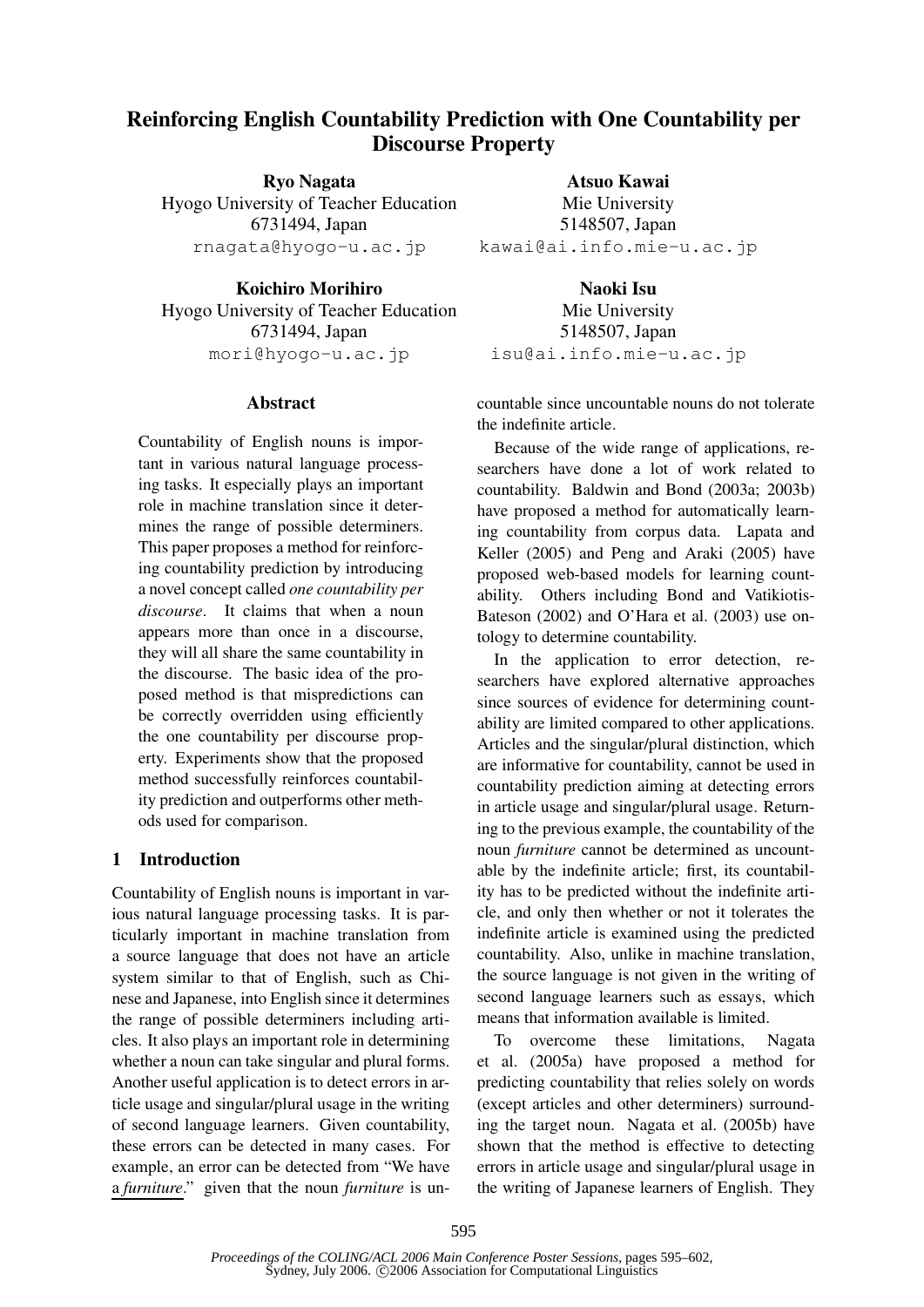also have shown that it is likely that performance of the error detection will improve as accuracy of the countability prediction increases since most of false positives are due to mispredictions.

In this paper, we propose a method for reinforcing countability prediction by introducing a novel concept called *one countability per discourse* that is an extension of *one sense per discourse* proposed by Gale et al. (1992). It claims that when a noun appears more than once in a discourse, they will all share the same countability in the discourse. The basic idea of the proposed method is that initially mispredicted countability can be corrected using efficiently the one countability per discourse property.

The next section introduces the one countability per discourse concept and shows that it can be a good source of evidence for predicting countability. Section 3 discusses how it can be efficiently exploited to predict countability. Section 4 describes the proposed method. Section 5 describes experiments conducted to evaluate the proposed method and discusses the results.

## **2 One Countability per Discourse**

*One countability per discourse* is an extension of *one sense per discourse* proposed by Gale et al. (1992). One sense per discourse claims that when a polysemous word appears more than once in a discourse it is likely that they will all share the same sense. Yarowsky (1995) tested the claim on about 37,000 examples and found that when a polysemous word appeared more than once in a discourse, they took on the majority sense for the discourse 99.8% of the time on average.

Based on one sense per discourse, we hypothesize that when a noun appears more than once in a discourse, they will all share the same countability in the discourse, that is, one countability per discourse. The motivation for this hypothesis is that if one sense per discourse is satisfied, so is one countability per discourse because countability is often determined by word sense. For example, if the noun *paper* appears in a discourse and it has the sense of newspaper, which is countable, the rest of *paper*s in the discourse also have the same sense according to one sense per discourse, and thus they are also countable.

We tested this hypothesis on a set of nouns<sup>1</sup>

as Yarowsky (1995) did. We calculated how accurately the majority countability for each discourse predicted countability of the nouns in the discourse when they appeared more than once. If the one countability per discourse property is always satisfied, the majority countability for each discourse should predict countability with the accuracy of 100%. In other others, the obtained accuracy represents how often the one countability per discourse property is satisfied.

Table 1 shows the results. "MCD" in Table 1 stands for Majority Countability for Discourse and its corresponding column denotes accuracy where countability of individual nouns was predicted by the majority countability for the discourse in which they appeared. Also, "Baseline" denotes accuracy where it was predicted by the majority countability for the whole corpus used in this test.

Table 1: Accuracy obtained by Majority Countability for Discourse

| Target noun | <b>MCD</b> | <b>Baseline</b> |  |
|-------------|------------|-----------------|--|
| advantage   | 0.772      | 0.618           |  |
| aid         | 0.943      | 0.671           |  |
| authority   | 0.864      | 0.771           |  |
| building    | 0.850      | 0.811           |  |
| cover       | 0.926      | 0.537           |  |
| detail      | 0.829      | 0.763           |  |
| discipline  | 0.877      | 0.652           |  |
| duty        | 0.839      | 0.714           |  |
| football    | 0.938      | 0.930           |  |
| gold        | 0.929      | 0.929           |  |
| hair        | 0.914      | 0.902           |  |
| improvement | 0.735      | 0.685           |  |
| necessity   | 0.769      | 0.590           |  |
| paper       | 0.807      | 0.647           |  |
| reason      | 0.858      | 0.822           |  |
| sausage     | 0.821      | 0.750           |  |
| sleep       | 0.901      | 0.765           |  |
| stomach     | 0.778      | 0.778           |  |
| study       | 0.824      | 0.781           |  |
| truth       | 0.783      | 0.724           |  |
| use         | 0.877      | 0.871           |  |
| work        | 0.861      | 0.777           |  |
| worry       | 0.871      | 0.843           |  |
| Average     | 0.851      | 0.754           |  |

Table 1 reveals that the one countability per dis-

<sup>&</sup>lt;sup>1</sup>The conditions of this test are shown in Section 5. Note that although the source of the data is the same as in Section 5,

discourses in which the target noun appears only once are excluded from this test unlike in Section 5.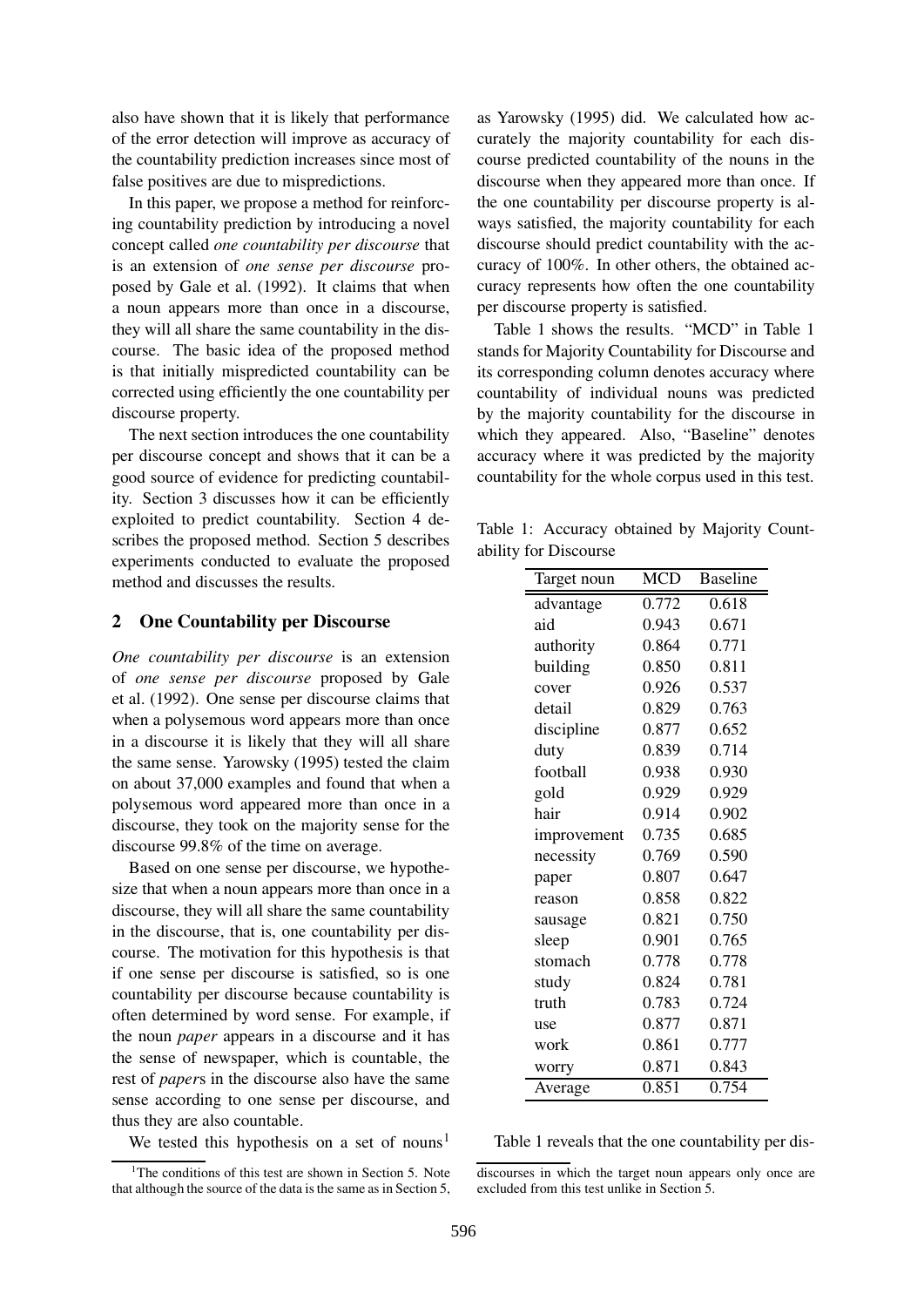course property is a good source of evidence for predicting countability compared to the baseline while it is not as strong as the one sense per discourse property is. It also reveals that the tendency of one countability per discourse varies from noun to noun. For instance, nouns such as *aid* and *cover* show a strong tendency while others such as *advantage* and *improvement* do not. On average, "MCD" achieves an improvement of approximately 10% in accuracy over the baseline.

Having observed the results, it is reasonable to exploit the one countability per discourse property for predicting countability. In order to do it, however, the following two questions should be addressed. First, how can the majority countability be obtained from a novel discourse? Since our intention is to predict values of countability of instances in a novel discourse, none of them are known. Second, even if the majority countability is known, how can it be efficiently exploited for predicting countability? Although we could simply predict countability of individual instances of a target noun in a discourse by the majority countability for the discourse, it is highly possible that this simple method will cause side effects considering the results in Table 1. These two questions are addressed in the next section.

# **3 Basic Idea**

# **3.1 How Can the Majority Countability be Obtained from a Novel Discourse?**

Although we do not know the true value of the majority countability for a novel discourse, we can at least estimate it because we have a method for predicting countability to be reinforced by the proposed method. That is, we can predict countability of the target noun in a novel discourse using the method. Simply counting the results would give the majority countability for it.

Here, we should note that countability of each instance is not the true value but a predicted one. Considering this fact, it is sensible to set a certain criterion in order to filter out spurious predictions. Fortunately, most methods based on machine learning algorithms give predictions with their confidences. We use the confidences as the criterion. Namely, we only take account of predictions whose confidences are greater than a certain threshold when we estimate the majority countability for a novel discourse.

# **3.2 How Can the Majority Countability be Efficiently Exploited?**

In order to efficiently exploit the one countability per discourse property, we treat the majority countability for each discourse as a feature in addition to other features extracted from instances of the target noun. Doing so, we let a machine learning algorithm decide which features are relevant to the prediction. If the majority countability feature is relevant, the machine learning algorithm should give a high weight to it compared to others.

To see this, let us suppose that we have a set of discourses in which instances of the target noun are tagged with their countability (either *countable* or *uncountable* 2 ) for the moment; we will describe how to obtain it in Subsection 4.1. For each discourse, we can know its majority countability by counting the numbers of *countable*s and *uncountable*s. We can also generate a model for predicting countability from the set of discourses using a machine learning algorithm. All we have to do is to extract a set of training data from the tagged instances and to apply a machine learning algorithm to it. This is where the majority countability feature comes in. The majority countability for each instance is added to its corresponding training data as a feature to create a new set of training data before applying a machine learning algorithm; then a machine learning algorithm is applied to the new set. The resulting model takes the majority countability feature into account as well as the other features when making predictions.

It is important to exercise some care in counting the majority countability for each discourse. Note that one countability per discourse is always satisfied in discourses where the target noun appears only once. This suggests that it is highly possible that the resulting model too strongly favors the majority countability feature. To avoid this, we could split the discourses into two sets, one for where the target noun appears only once and one for where it appears more than once, and train a model on each set. However, we do not take this strategy because we want to use as much data as possible for training. As a compromise, we approximate the majority countability for discourses where the target noun appears only once to the value *unknown*.

<sup>&</sup>lt;sup>2</sup>This paper concentrates solely on countable and uncountable nouns, since they account for the vast majority of nouns (Lapata and Keller, 2005).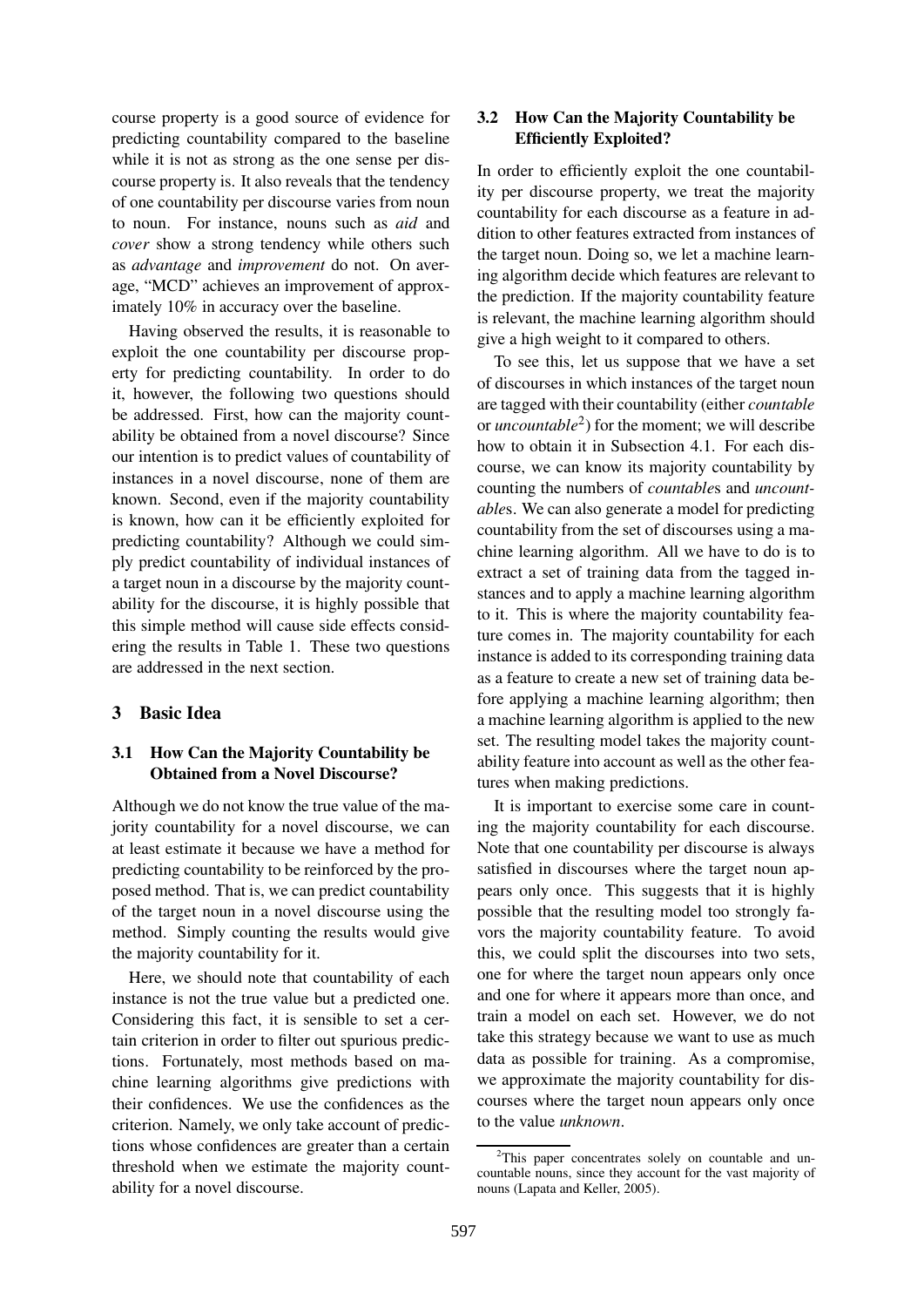

Figure 1: Framework of the tagging rules

| a)                     | (b         | (c)                      |  |  |
|------------------------|------------|--------------------------|--|--|
| the indefinite article | much       | the definite article     |  |  |
| another                | less       | demonstrative adjectives |  |  |
| one                    | enough     | possessive adjectives    |  |  |
| each                   | sufficient | interrogative adjectives |  |  |
|                        |            | quantifiers              |  |  |
|                        |            | 's genitives             |  |  |

Table 2: Words used in the tagging rules

#### **4 Proposed Method**

#### **4.1 Generating Training Data**

As discussed in Subsection 3.2, training data are needed to exploit the one countability per discourse property. In other words, the proposed method requires a set of discourses in which instances of the target noun are tagged with their countability. Fortunately, Nagata et al. (2005b) have proposed a method for tagging nouns with their countability. This paper follows it to generate training data.

To generate training data, first, instances of the target noun used as a head noun are collected from a corpus with their surrounding words. This can be simply done by an existing chunker or parser.

Second, the collected instances are tagged with either *countable* or *uncountable* by tagging rules. For example, the underlined *paper*:

... read a *paper* in the morning ...

is tagged as

... read a *paper/countable* in the morning ...

because it is modified by the indefinite article.

Figure 1 and Table 2 represent the tagging rules based on Nagata et al. (2005b)'s method. Figure 1 shows the framework of the tagging rules. Each node in Figure 1 represents a question applied to the instance in question. For instance, the

root node reads "Is the instance in question plural?". Each leaf represents a result of the classification. For instance, if the answer is "yes" at the root node, the instance in question is tagged with *countable*. Otherwise, the question at the lower node is applied and so on. The tagging rules do not classify instances in some cases. These unclassified instances are tagged with the symbol "?". Unfortunately, they cannot readily be included in training data. For simplicity of implementation, they are excluded from training data (we will discuss the use of these excluded data in Section 6).

Note that the tagging rules cannot be used for countability prediction aiming at detecting errors in article usage and singular/plural usage. The reason is that they are useless in error detection where whether determiners and the singular/plural distinction are correct or not is unknown. Obviously, the tagging rules assume that the target text contains no error.

Third, features are extracted from each instance. As the features, the following three types of contextual cues are used: (i) words in the noun phrase that the instance heads, (ii) three words to the left of the noun phrase, and (iii) three words to its right. Here, the words in Table 2 are excluded. Also, function words (except prepositions) such as pronouns, cardinal and quasi-cardinal numer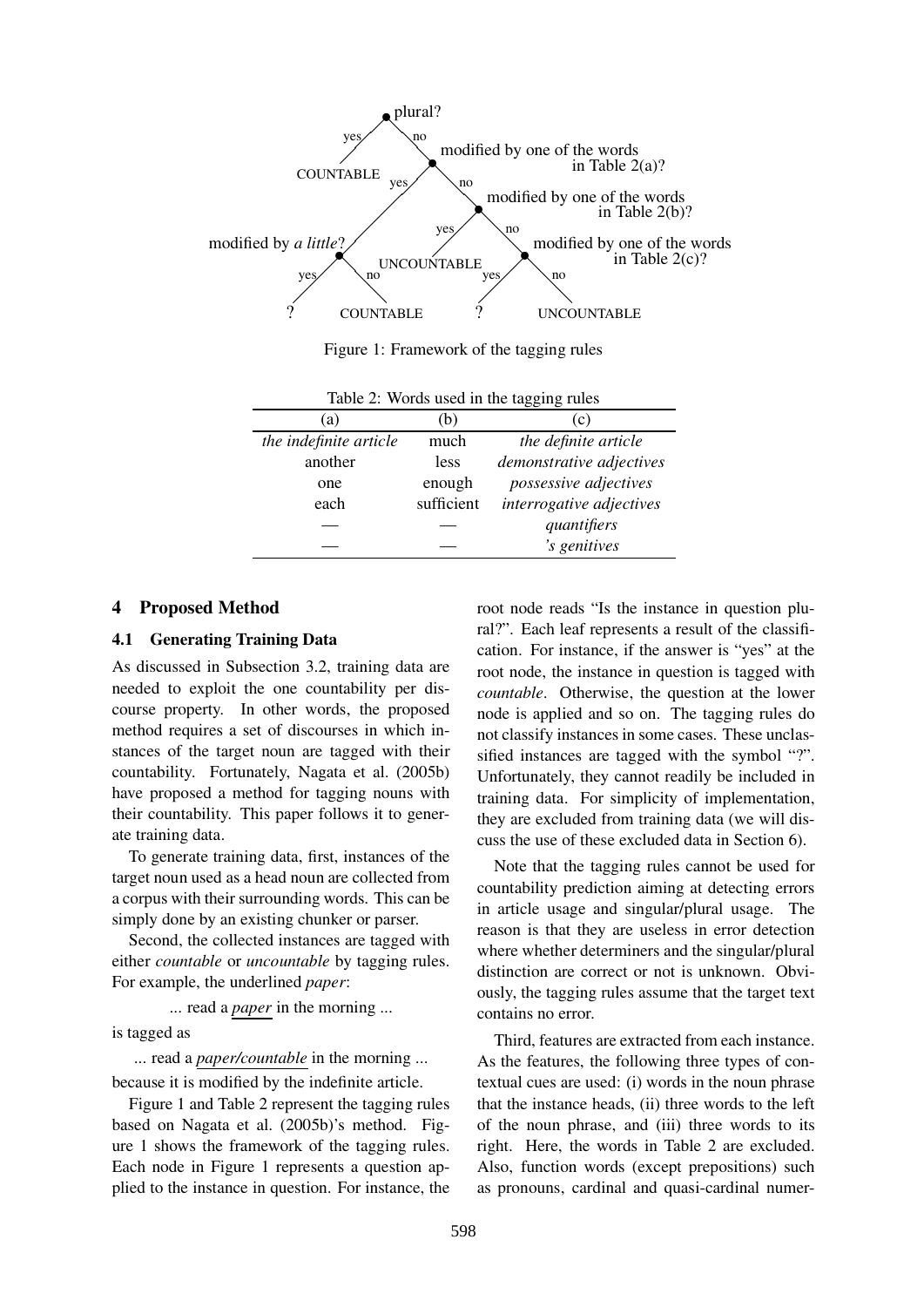als, and the target noun are excluded. All words are reduced to their morphological stem and converted entirely to lower case when collected. In addition to the features, the majority countability is used as a feature. For each discourse, the numbers of *countable*s and *uncountable*s are counted to obtain its majority countability. In case of ties, it is set to *unknown*. Also, it is set to *unknown* when only one instance appears in the discourse as explained in Subsection 3.2.

To illustrate feature extraction, let us consider the following discourse (target noun: *paper*):

... writing a new *paper/countable* in his room ... ... read *papers/countable* with ...

The discourse would give a set of features:

$$
-3 = \text{write}, \text{NP} = \text{new}, +3 = \text{in}, +3 = \text{room}, \text{MC} = \text{c}
$$

$$
-3 = \text{read}, +3 = \text{with}, \text{MC} = \text{c}
$$

where "MC=c" denotes that the majority countability for the discourse is *countable*. In this example (and in the following examples), the features are represented in a somewhat simplified manner for the purpose of illustration. In practice, features are represented as a vector.

Finally, the features are stored in a file with their corresponding countability as training data. Each piece of training data would be as follows:

-3=read, +3=with, MC=c, LABEL=c

where "LABEL=c" denotes that the countability for the instance is *countable*.

## **4.2 Model Generation**

The model used in the proposed method can be regarded as a function. It takes as its input a feature vector extracted from the instance in question and predicts countability (either *countable* or *uncountable*). Formally,  $f : v \rightarrow c$  where  $f, v$ , and denote the model, the feature vector, and  $c = 0, 1,$  for respectively; here, 0 and 1 correspond to *countable* and *uncountable*, respectively.

Given the specification, almost any kind of machine learning algorithm cab be used to generate the model used in the proposed method. In this paper, the Maximum Entropy (ME) algorithm is used which has been shown to be effective in a wide variety of natural language processing tasks.

Model generation is done by applying the ME algorithm to the training data. The resulting model takes account of the features including the majority countability feature and is used for reinforcing countability prediction.

## **4.3 Reinforcing Countability Prediction**

Before explaining the reinforcement procedure, let us introduce the following discourse for illustration (target noun: *paper*):

# ... writing *paper* in room ... wrote *paper* in ... ... submitted *paper* to ...

Note that articles and the singular/plural distinction are deliberately removed from the discourse. This kind of situation can happen in machine translation from a source language that does not have articles and the singular/plural distinction<sup>3</sup>. The situation is similar in the writing of second language learners of English since they often omit articles and the singular/plural distinction or use improper ones. Here, suppose that the true values of the countability for all instances are *countable*.

A method to be reinforced by the proposed method would predict countability as follows:

... writing *paper/countable* (0.97) in room ... ... wrote *paper/countable* (0.98) in ... ... submitted *paper/uncountable* (0.57) to ...

where the numbers in brackets denote the confidences given by the method. The third instance is mistakenly predicted as *uncountable*<sup>4</sup> .

Now let us move on to the reinforcement procedure. It is divided into three steps. First, the majority countability for the discourse in question is estimated by counting the numbers of the predicted *countable*s and *uncountable*s whose confidences are greater than a certain threshold. In case of ties, the values of the majority countability is set to *unknown*. In the above example, the majority countability for the discourse is estimated to be *countable* when the threshold is set to 0.95 (two *countable*s). Second, features explained in Subsection 4.1 are extracted from each instance. As for the majority countability feature, the estimated one is used. Returning to the above example, the three instances would give a set of features:

> $-3$ =write,  $+3$ =in,  $+3$ =room, MC=c,  $-3$ =write,  $+3$ =in, MC=c,  $-3$ =submit,  $+3$ =to, MC=c.

Finally, the model generated in Subsection 4.2 is applied to the features to predict countability. Because of the majority countability feature, it

<sup>&</sup>lt;sup>3</sup>For instance, the Japanese language does not have an article system similar to that of English, neither does it mark the singular/plural distinction.

<sup>&</sup>lt;sup>4</sup>The reason would be that the contextual cues did not appear in the training data used in the method.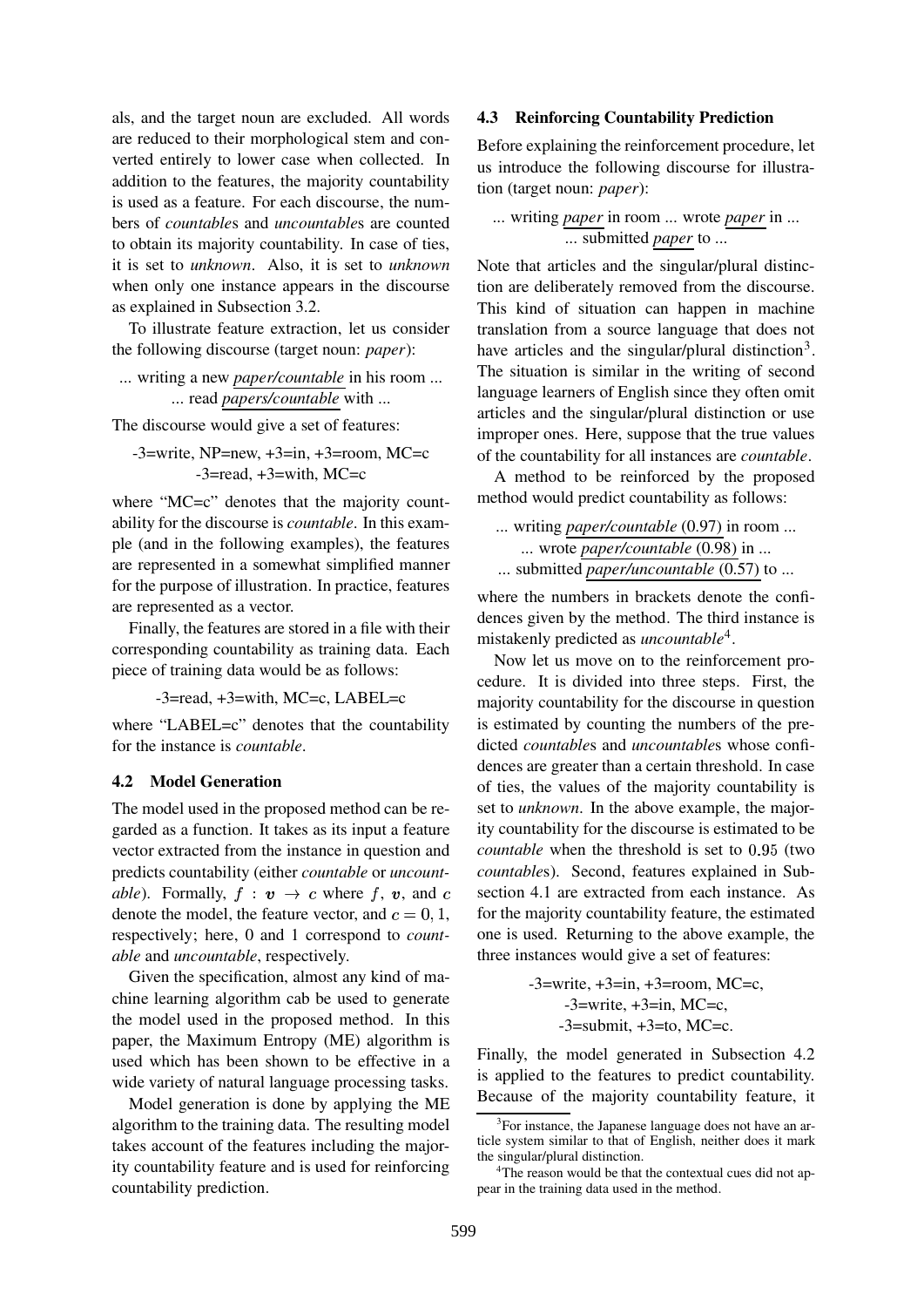is likely that previous mispredictions are overridden by correct ones. In the above example, the third one would be correctly overridden by *countable* because of the majority countability feature (MC=c) that is informative for the instance being *countable*.

# **5 Experiments**

## **5.1 Experimental Conditions**

In the experiments, we chose Nagata et al. (2005a)'s method as the one to be reinforced by the proposed method. In this method, the decision list (DL) learning algorithm (Yarowsky, 1995) is used. However, we used the ME algorithm because we found that the method with the ME algorithm instead of the DL learning algorithm performed better when trained on the same training data.

As the target noun, we selected 23 nouns that were also used in Nagata et al. (2005a)'s experiments. They are exemplified as nouns that are used as both countable and uncountable by Huddleston and Pullum (2002).

Training data were generated from the written part of the British National Corpus (Burnard, 1995). A text tagged with the text tags was used as a discourse unit. From the corpus, 314 texts, which amounted to about 10% of all texts, were randomly taken to obtain test data. The rest of texts were used to generate training data.

We evaluated performance of prediction by accuracy. We defined accuracy by the ratio of the number of correct predictions to that of instances of the target noun in the test data.

### **5.2 Experimental Procedures**

First, we generated training data for each target noun from the texts using the tagging rules explained in Subsection 4.1. We used the OAK system<sup>5</sup> to extract noun phrases and their heads. Of the extracted instances, we excluded those that had no contextual cues from the training data (and also the test data). We also generated another set of training data by removing the majority countability features from them. This set of training data was used for comparison.

Second, we obtained test data by applying the tagging rules described in Subsection 4.1 to each instance of the target noun in the 314 texts. Nagata et al. (2005b) showed that the tagging rules achieved an accuracy of 0.997 in the texts that contained no errors. Considering these results, we used the tagging rules to obtain test data. Instances tagged with "?" were excluded in the experiments.

Third, we applied the ME algorithm<sup>6</sup> to the training data without the majority countability feature. Using the resulting model, countability of the target nouns in the test data was predicted. Then, the predictions were reinforced by the proposed method. The threshold to filter out spurious predictions was set to 0.95. For comparison, the predictions obtained by the ME model were simply replaced with the estimated majority countability for each discourse. In this method, the original predictions were used when the estimated majority countability was *unknown*. Also, Nagata et al. (2005a)'s method that was based on the DL learning algorithm was implemented for comparison.

Finally, we calculated accuracy of each method. In addition to the results, we evaluated the baseline on the same test data where all predictions were done by the majority countability for the whole corpus (training data).

## **5.3 Experimental Results and Discussion**

Table 3 shows the accuracies<sup>7</sup>. "ME" and "Proposed" in Table 3 refer to accuracies of the ME model and the ME model reinforced by the proposed method, respectively. "ME+MCD" refers to accuracy obtained by replacing predictions of the ME model with the estimated majority countability for each discourse. Also, "DL" refers to accuracy of the DL-based method.

Table 3 shows that the three ME-based methods ("Proposed", "ME", and "ME+MCD") perform better than "DL" and the baseline. Especially, "Proposed" outperforms the other methods in most of the target nouns.

Figure 2 summarizes the comparison between the three ME-based methods. Each plot in Figure 2 represents each target noun. The horizontal and vertical axises correspond to accuracy of "ME" and that of "Proposed" (or "ME+MCD"), respectively. The diagonal line corresponds to the line  $y = x$ . So if "Proposed" (or "ME+MCD") achieved no improvement at all over "ME", all the

<sup>5</sup> http://www.cs.nyu.edu/ sekine/PROJECT/OAK/

<sup>&</sup>lt;sup>6</sup>All ME models were generated using the opennlp.maxent package (http://maxent.sourceforge.net/).

 $7$ The baseline in Table 3 is different from that in Table 1 because discourses where the target noun appears only once are not taken into account in Table 1.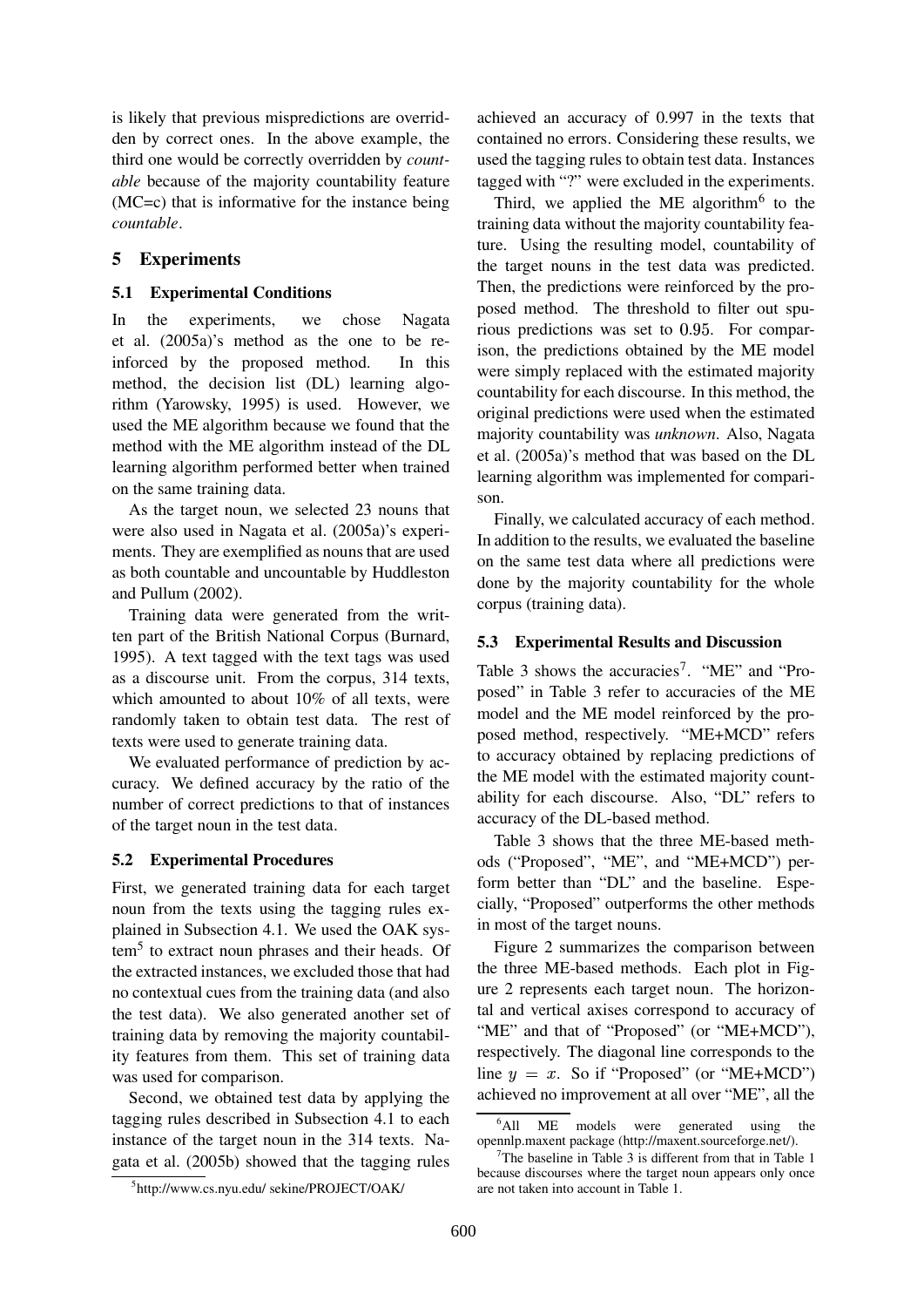| Target noun | Freq. | <b>Baseline</b> | Proposed | <b>ME</b> | ME+MCD | DL    |
|-------------|-------|-----------------|----------|-----------|--------|-------|
| advantage   | 570   | 0.604           | 0.933    | 0.921     | 0.811  | 0.882 |
| aid         | 385   | 0.665           | 0.909    | 0.873     | 0.896  | 0.722 |
| authority   | 1162  | 0.760           | 0.857    | 0.851     | 0.840  | 0.804 |
| building    | 1114  | 0.803           | 0.848    | 0.842     | 0.829  | 0.807 |
| cover       | 210   | 0.567           | 0.790    | 0.757     | 0.800  | 0.714 |
| detail      | 1157  | 0.760           | 0.906    | 0.904     | 0.821  | 0.869 |
| discipline  | 204   | 0.593           | 0.804    | 0.745     | 0.750  | 0.696 |
| duty        | 570   | 0.700           | 0.879    | 0.877     | 0.828  | 0.847 |
| football    | 281   | 0.907           | 0.925    | 0.907     | 0.925  | 0.911 |
| gold        | 140   | 0.929           | 0.929    | 0.929     | 0.921  | 0.929 |
| hair        | 448   | 0.902           | 0.908    | 0.902     | 0.904  | 0.904 |
| improvement | 362   | 0.696           | 0.735    | 0.715     | 0.685  | 0.738 |
| necessity   | 83    | 0.566           | 0.831    | 0.843     | 0.831  | 0.783 |
| paper       | 1266  | 0.642           | 0.859    | 0.836     | 0.808  | 0.839 |
| reason      | 1163  | 0.824           | 0.885    | 0.893     | 0.834  | 0.843 |
| sausage     | 45    | 0.778           | 0.778    | 0.733     | 0.756  | 0.778 |
| sleep       | 107   | 0.776           | 0.925    | 0.897     | 0.897  | 0.813 |
| stomach     | 30    | 0.633           | 0.800    | 0.800     | 0.800  | 0.733 |
| study       | 1162  | 0.779           | 0.832    | 0.819     | 0.782  | 0.808 |
| truth       | 264   | 0.720           | 0.761    | 0.777     | 0.765  | 0.731 |
| use         | 1390  | 0.869           | 0.879    | 0.863     | 0.871  | 0.873 |
| work        | 3002  | 0.778           | 0.858    | 0.842     | 0.837  | 0.806 |
| worry       | 119   | 0.798           | 0.874    | 0.840     | 0.849  | 0.849 |
| Average     | 662   | 0.741           | 0.857    | 0.842     | 0.828  | 0.812 |

Table 3: Experimental results



Figure 2: Comparison between "ME" and "Proposed/ME+MCD" in each target noun

plots would be on the line. Plots above the line mean improvement over "ME" and the distance from the line expresses the amount of improvement. Plots below the line mean the opposite.

Figure 2 clearly shows that most of the plots  $\left( \bullet \right)$ 

corresponding to the comparison between "ME" and "Proposed" are above the line. This means that the proposed method successfully reinforced "ME" in most of the target nouns. Indeed, the average accuracy of "Proposed" is significantly superior to that of "ME" at the 99% confidence level (paired *t-test*). This improvement is close to that of one sense per discourse (Yarowsky, 1995) (improvement ranging from 1.3% to 1.7%), which seems to be a sensible upper bound of the proposed method. By contrast, about half of the plots  $(*)$  corresponding to the comparison between "ME" and "ME+MCD" are below the line.

From these results, it follows that the one countability per discourse property is a good source of evidence for predicting countability, but it is crucial to devise a way of exploiting the property as we did in this paper. Namely, simply replacing original predictions with the majority countability for the discourse causes side effects, which has been already suggested in Table 1. This is